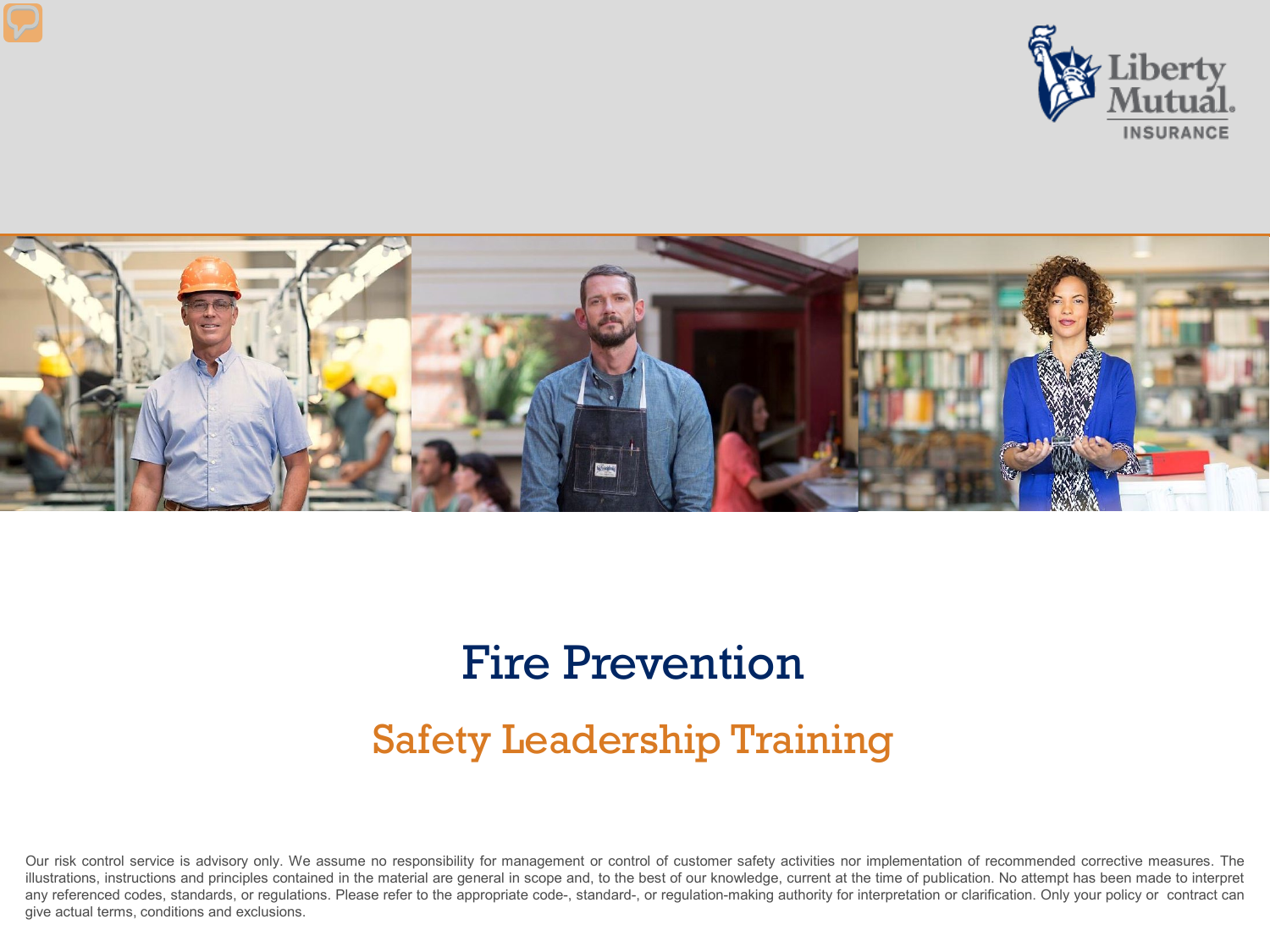#### **Do's**

- Actively participate by contributing
	- Ask questions
	- Share experiences
	- Request explanations
- Be supportive of your co-workers
- Apply what you learn to your job
- **Pass on the information**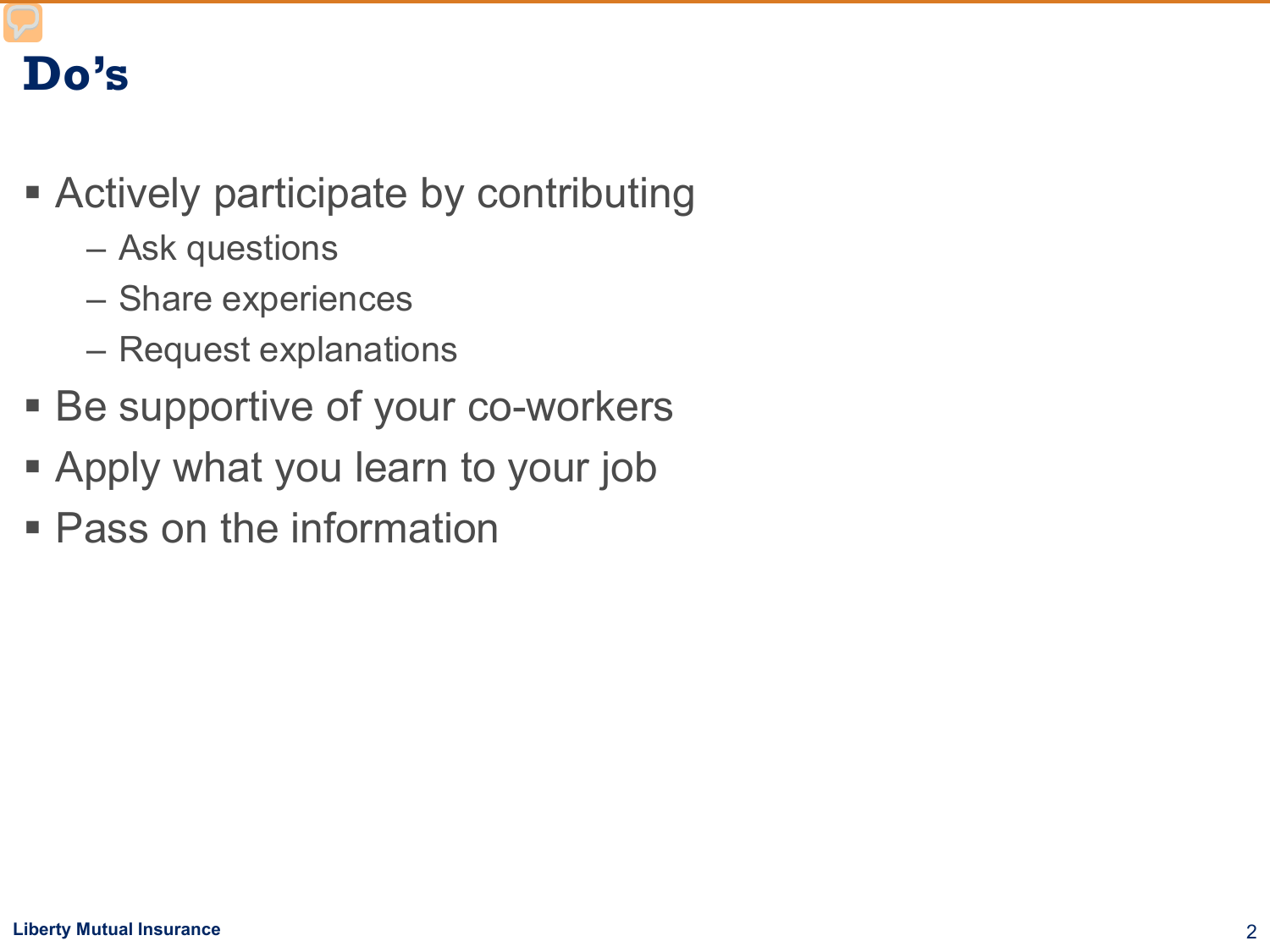# **Objectives**

- As a result of today's session, you will:
- Explain the causes (ignition sources) of fires in the industrial environment
- Recognize uncontrolled ignition sources in their work areas
- Recognize potential sources for mechanical and/or chemical explosions
- Take steps to eliminate or control these risks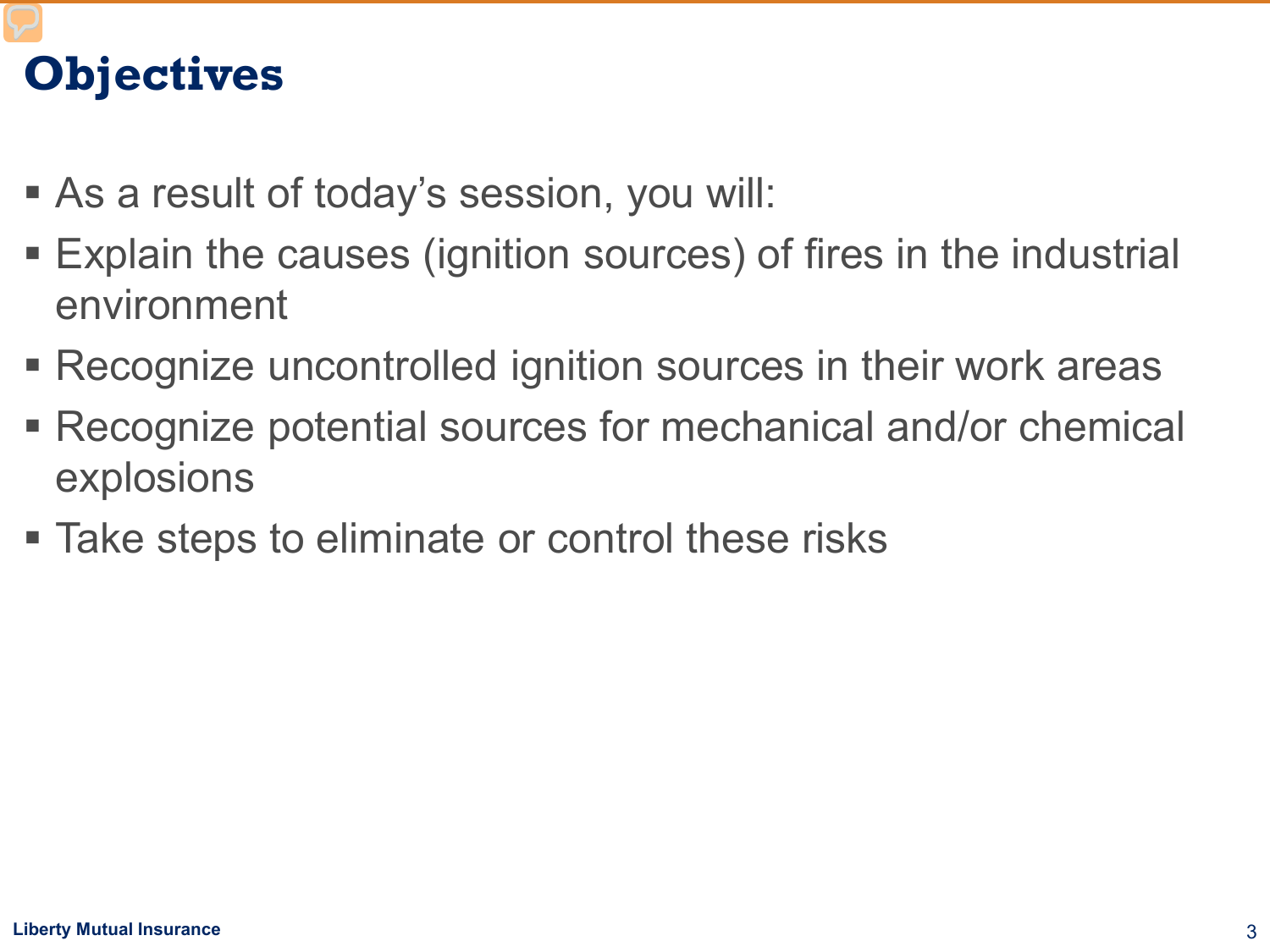#### **The Fire Triangle**



#### **Liberty Mutual Insurance** 4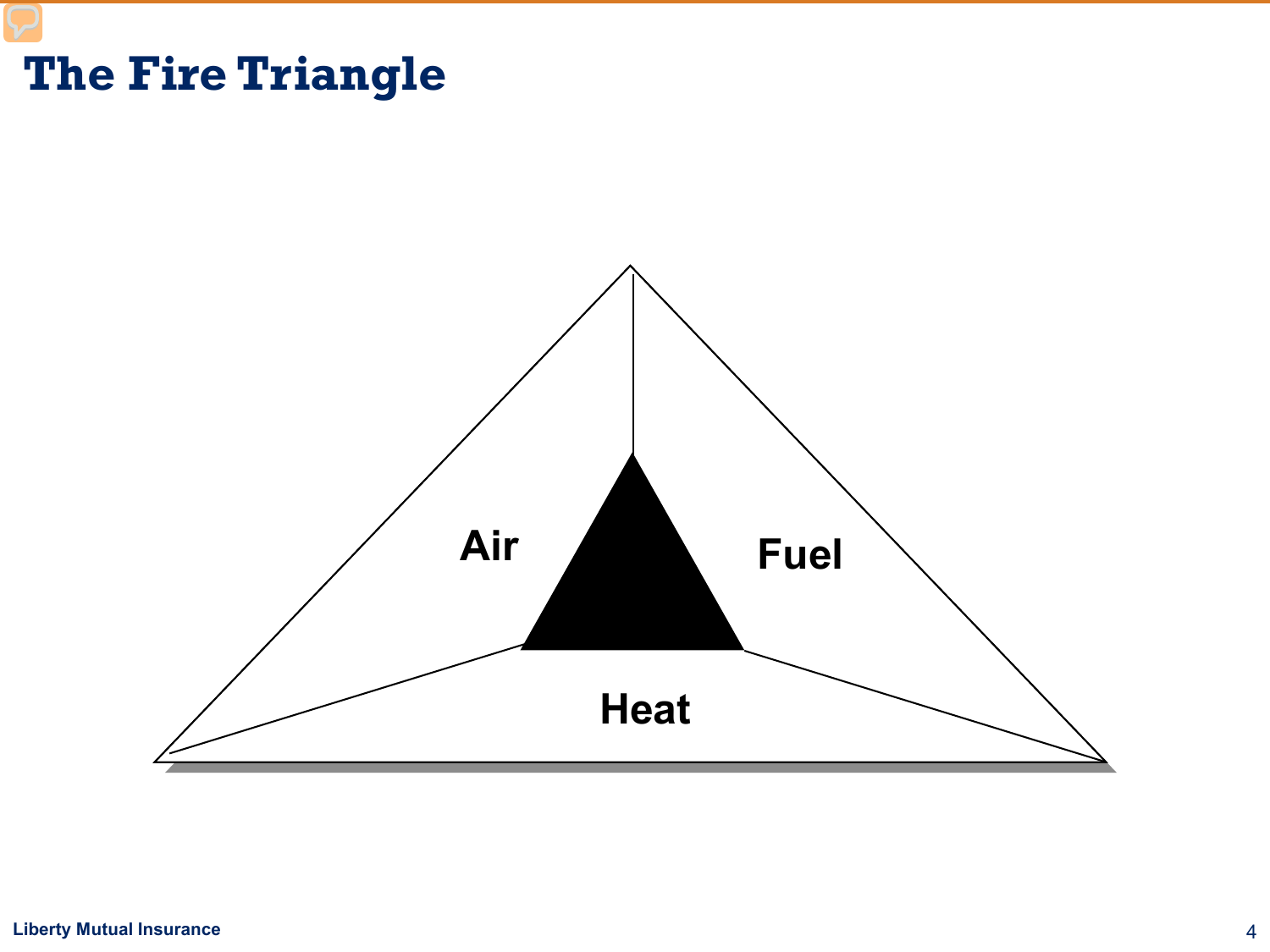# **Ignition Sources**



- **Electrical**
- **Incendiary/ suspicious**
- Overheated equipment
- **Hot surfaces**
- **Open flames**
- **Friction**
- **Spontaneous combustion**
- **Smoking**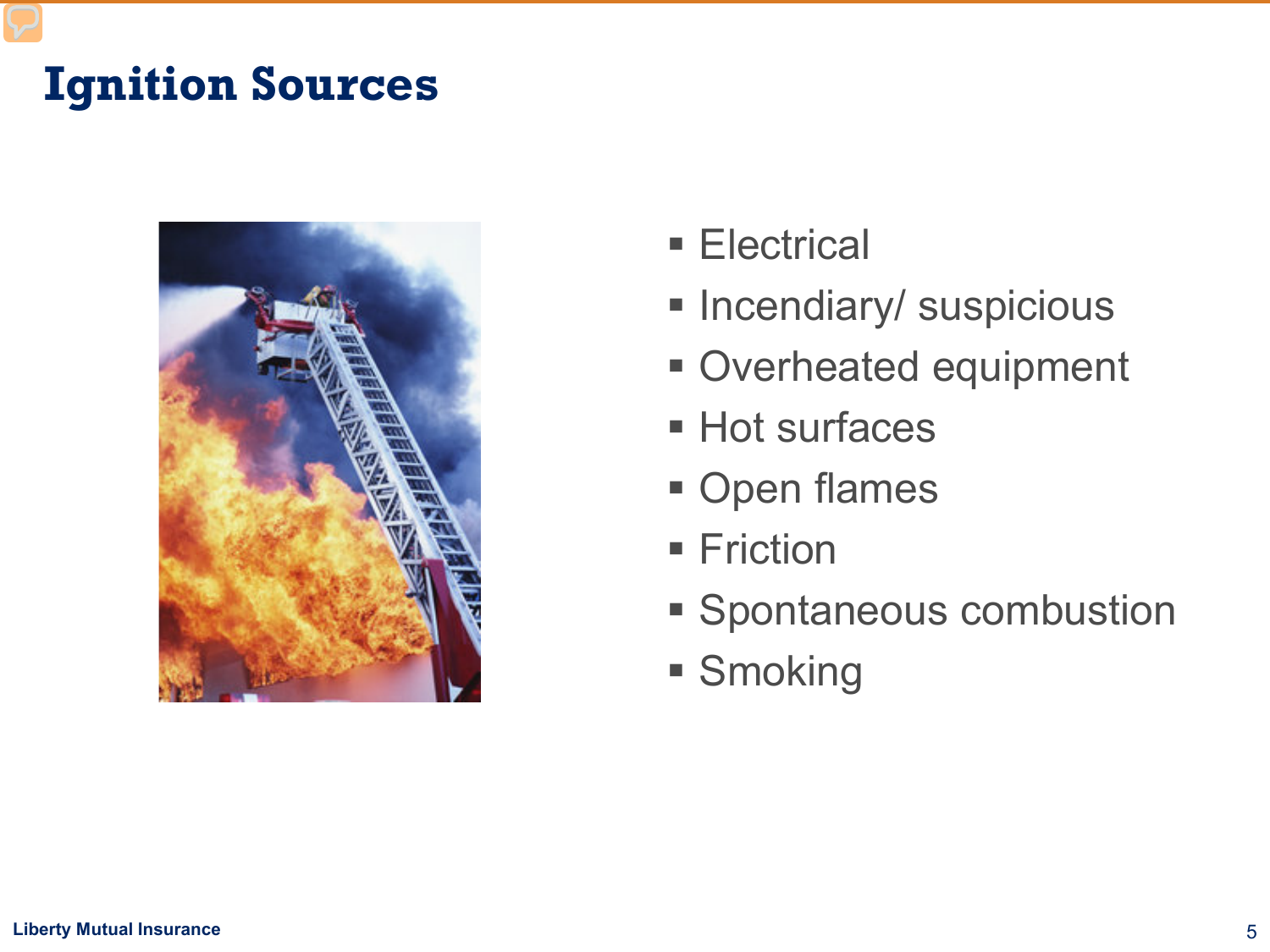#### **Electrical Fire Sources**



- Overloading circuits & equipment
- **Wiring or equipment worn** out or damaged
- **Improper use**
- **Defective installations**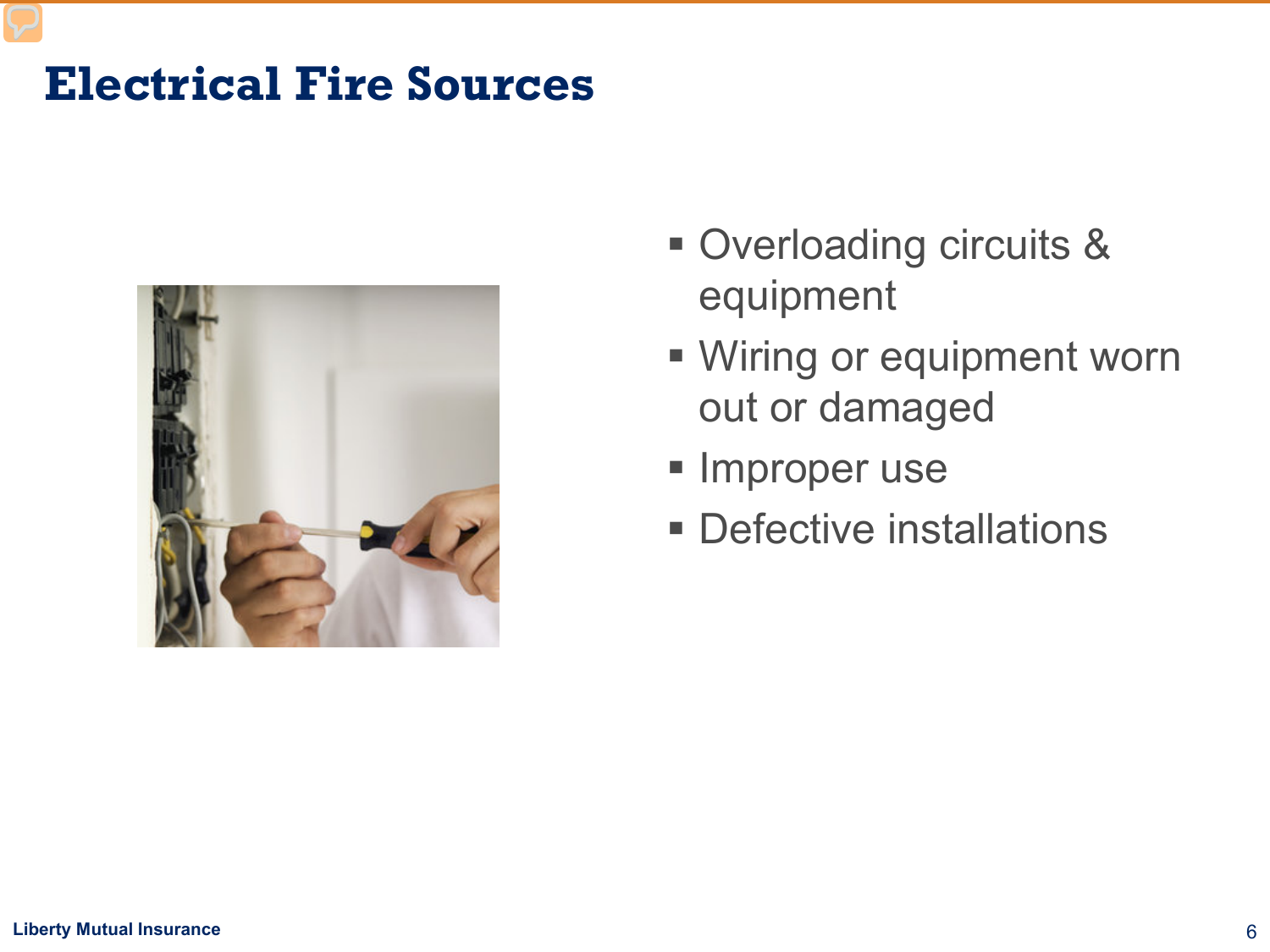#### **Electrical Fire Prevention**

- All installations
	- meet local, state, and NEC
	- made by authorized personnel
- New and replaced equipment is only UL listed
- **Equipment is listed for use**
- Maintenance called when equipment is overloaded
- Daily inspection observations are recorded:
	- loose connections
	- severe sparking at brushes
	- oil-soaked insulation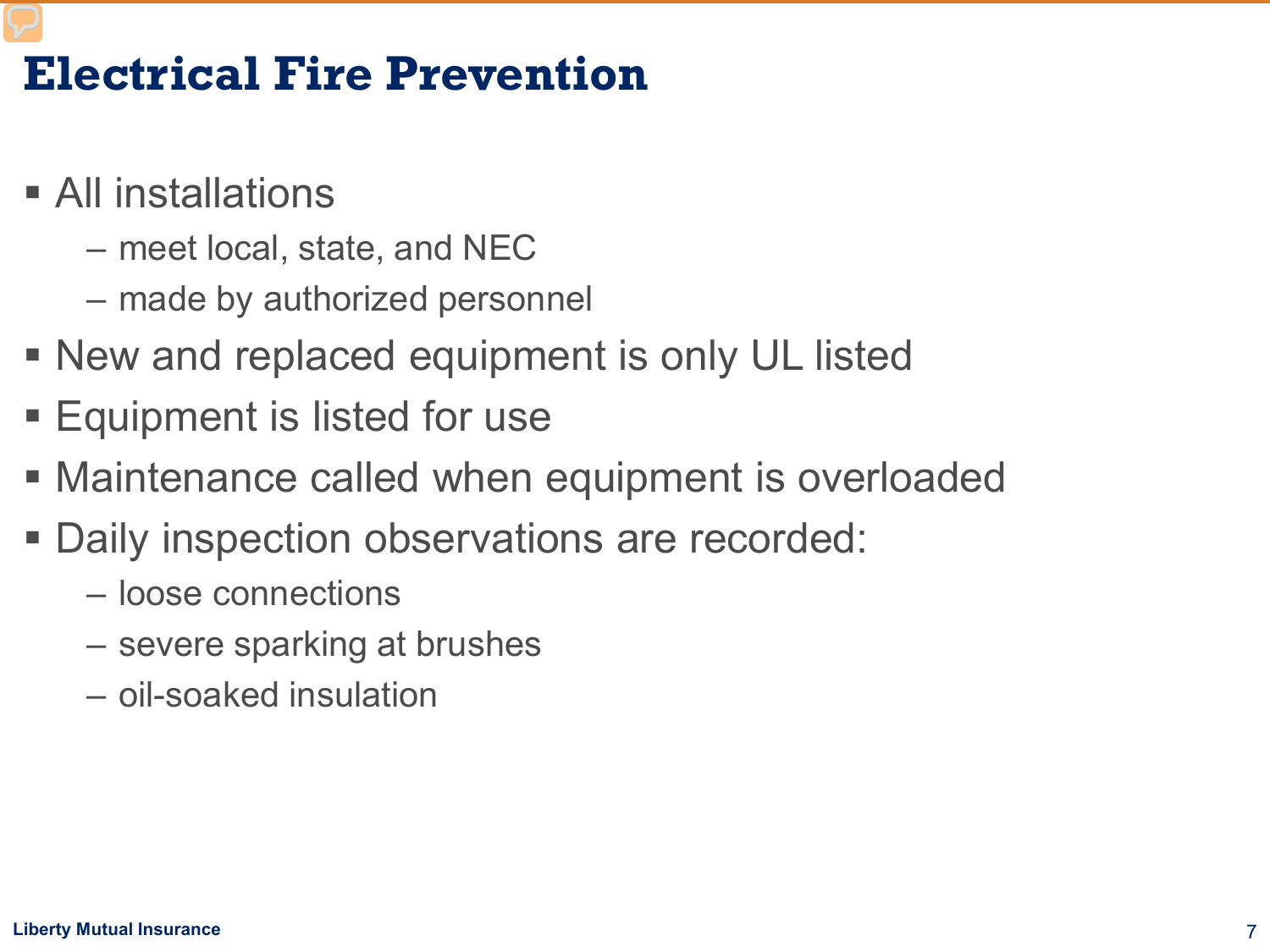# **Static Electricity Sources**

- Finely powdered materials flowing through chutes or pneumatic conveyors
- **Example 2 Figuids flowing through pipes or splashing into containers**
- High-velocity steam, air, gas, or liquids flowing through pipes and discharging
- Non-conductive power or conveyor belts in motion
- Vehicles in motion
- **Motions involving friction between contacting surfaces**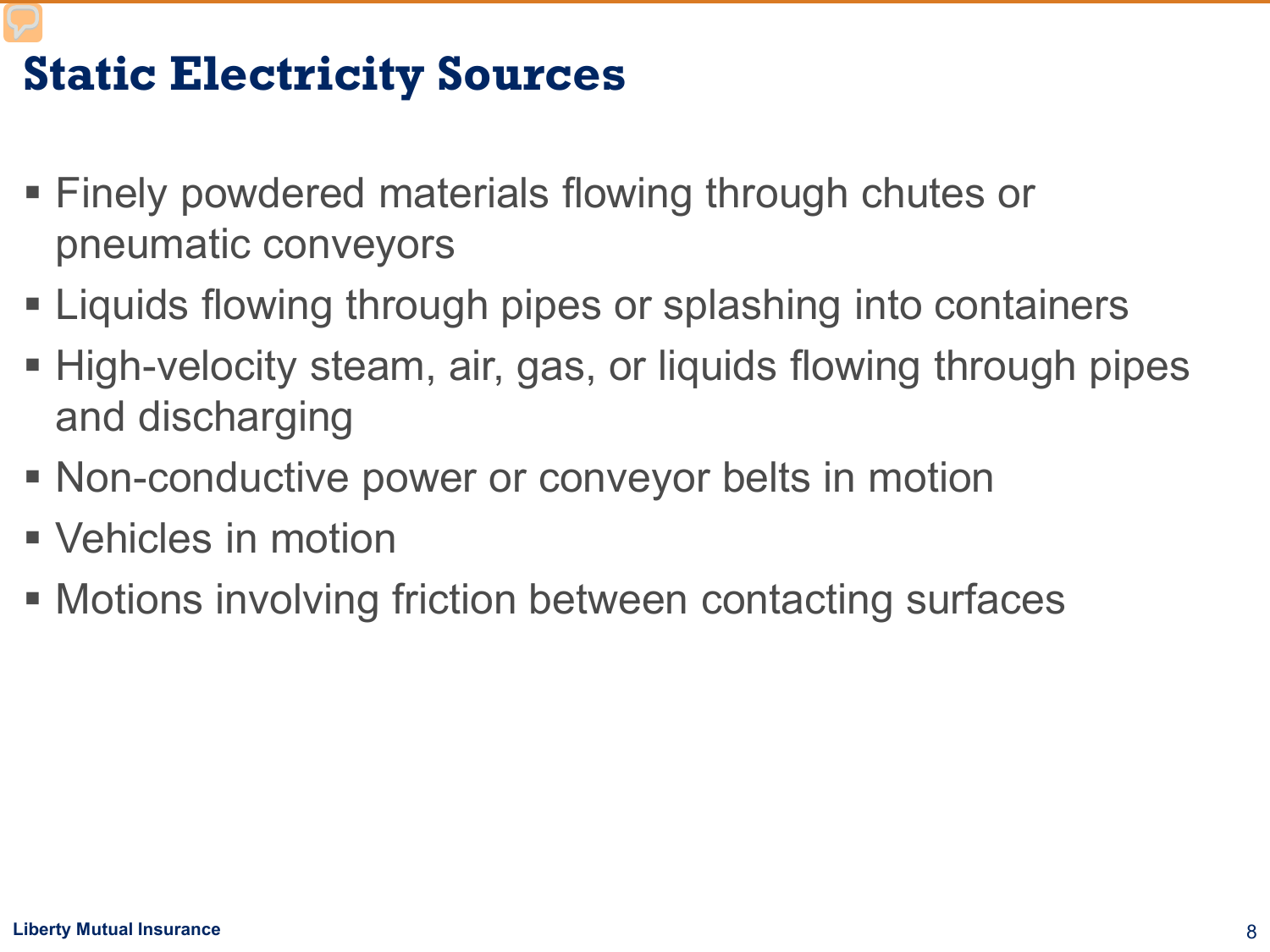## **Static Electricity Prevention**

- **Install ground connections between fixed surface and ground**
- Electrical bonding between metallic parts
- Supervisors must recognize:
	- Means for collecting and discharging static
	- Devices in good operating condition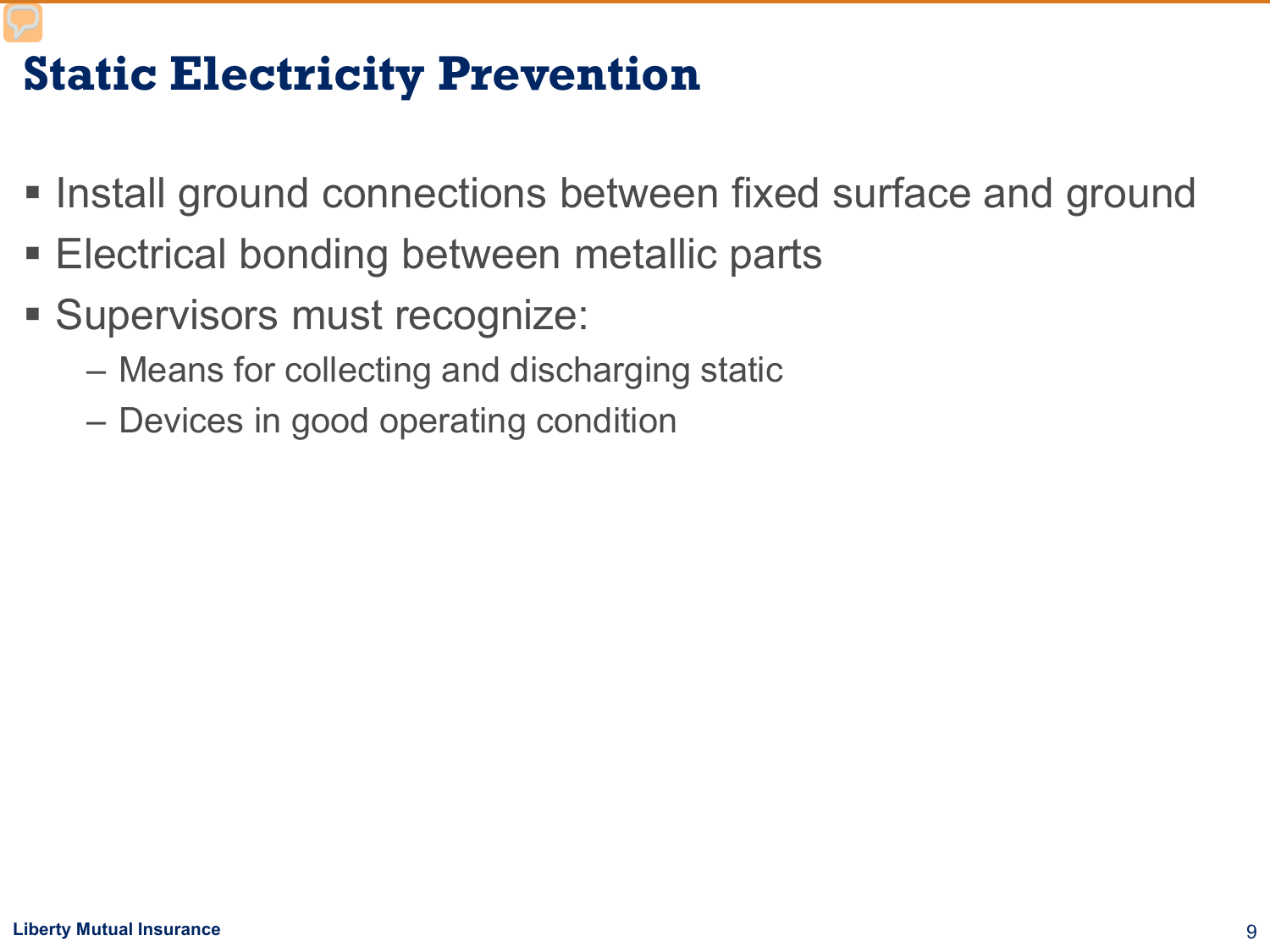### **Incendiary / Suspicious Fire Prevention**



- Good physical security
- **ELock doors and windows**
- Remove trash
- Keep unnecessary combustibles to a minimum
- Secure accelerant flammables
- **Lock open sprinkler control valves**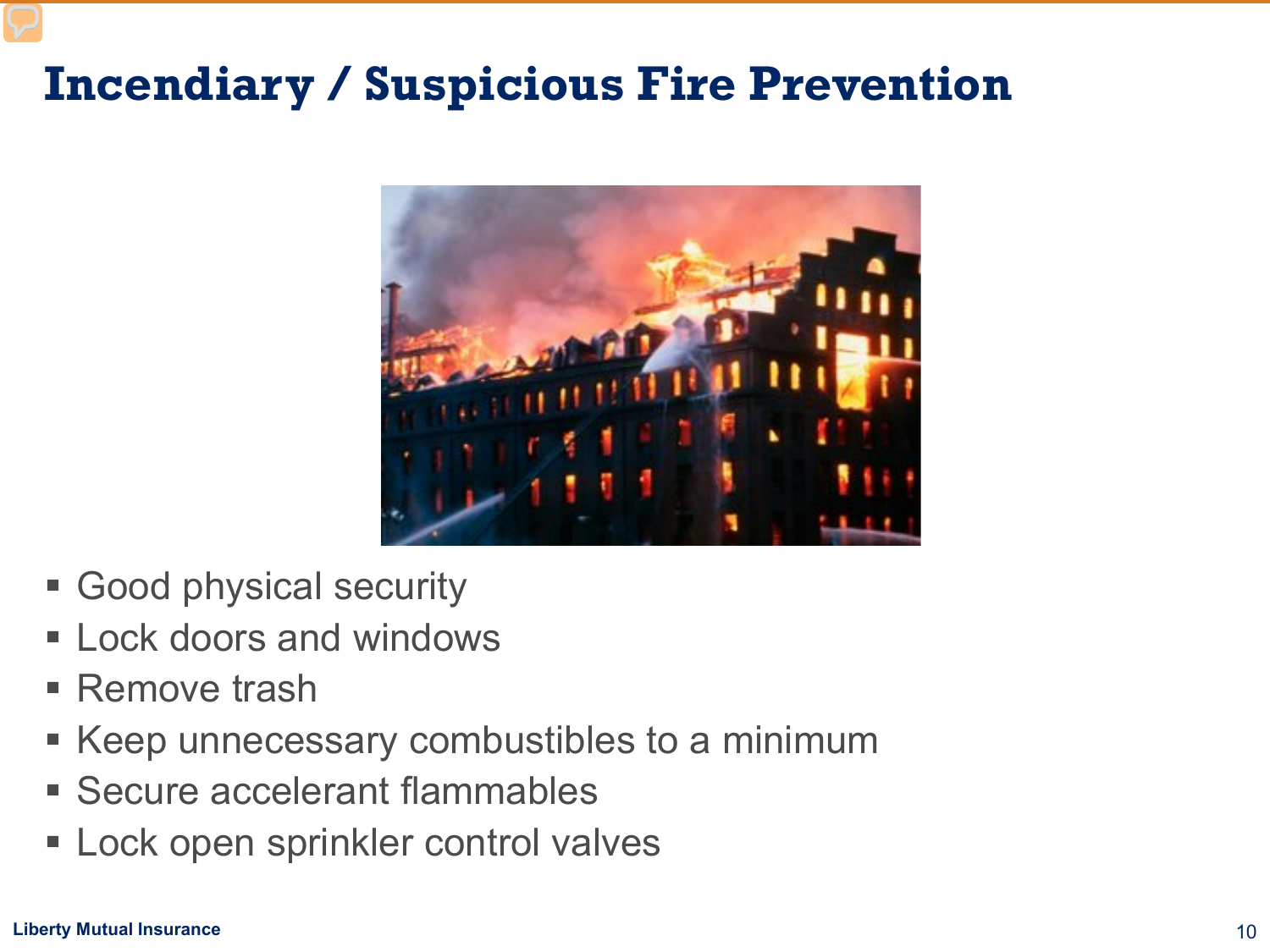# **Overheated Equipment Sources**



- Furnaces
- **Smoke pipes**
- **vents**
- Cooking ranges
- **Incinerators**
- **Salamanders**
- **Process baths**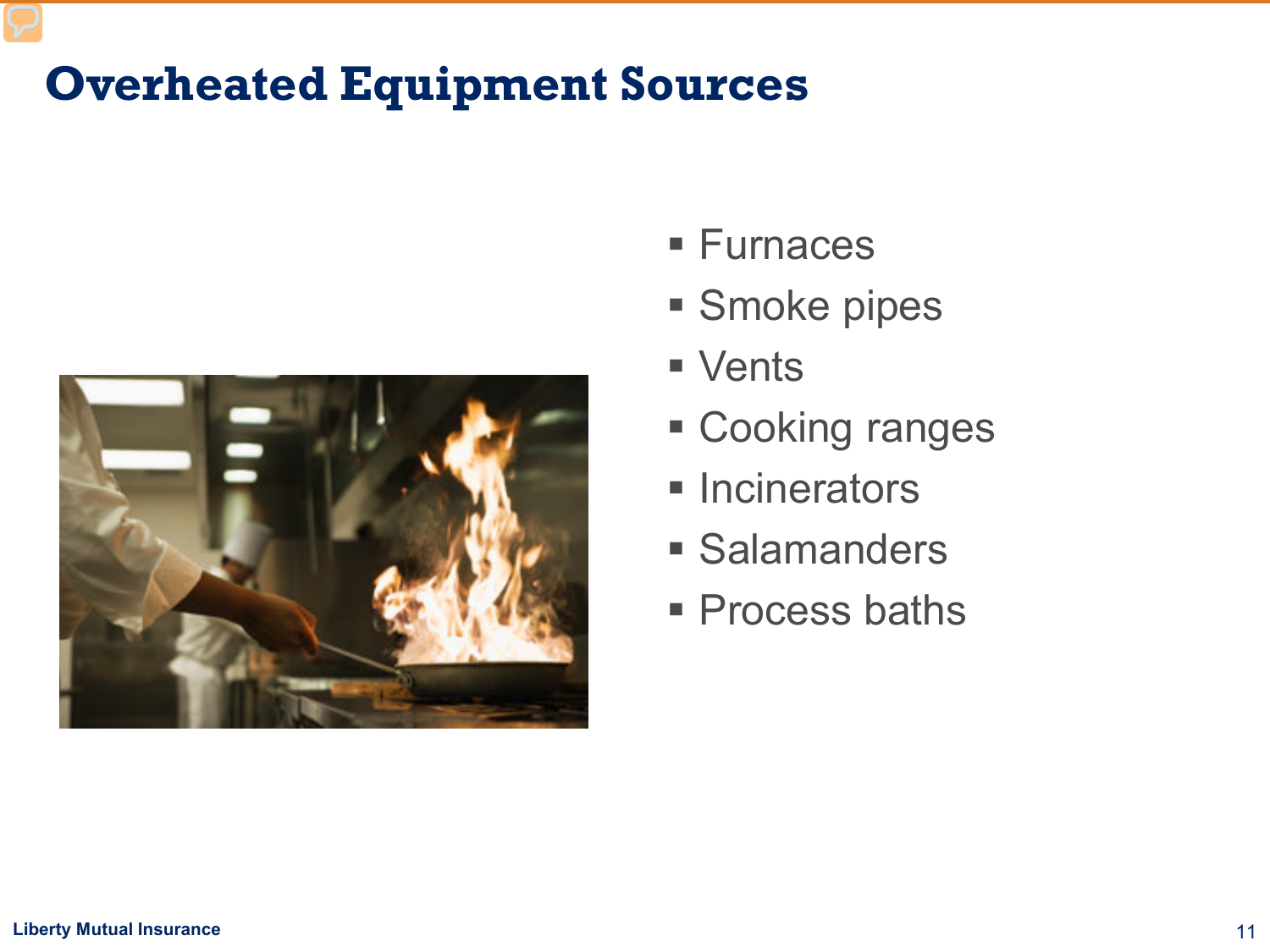# **Overheated Equipment Prevention**



- Operate standard safe procedures
- **Example 2** Locate equipment with ventilation
- **Provide clearance from fuel source**
- **Install high temperature interlocks**
- **Install fixed fire suppression systems**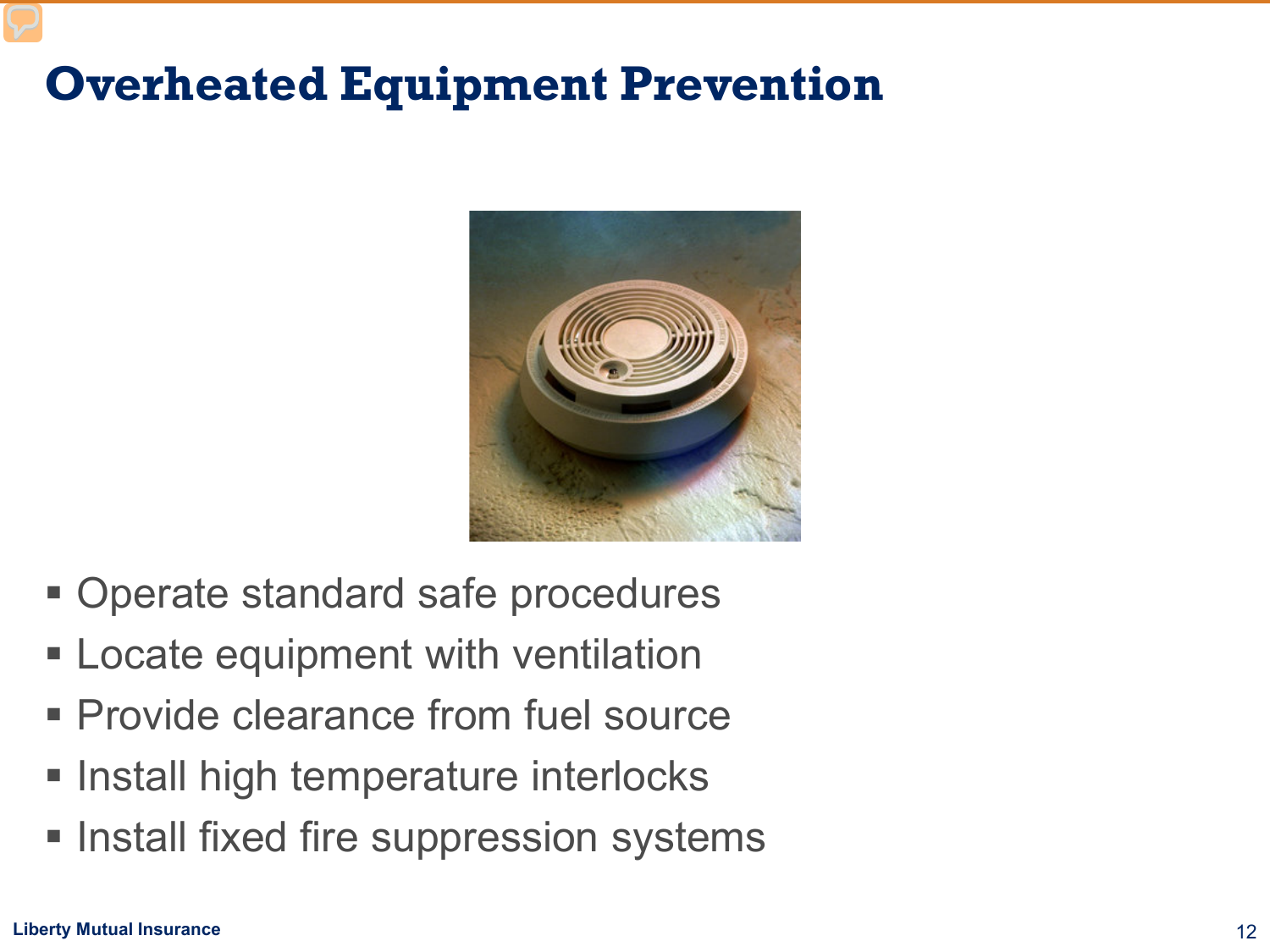#### **Hot Surfaces**

#### **Sources**

- Drying ovens
- Plastic bag sealing devices
- Furnaces

- **Prevention** 
	- Adequate clearance from combustible materials
	- Do not placement of combustible & flammable items inside of regular ovens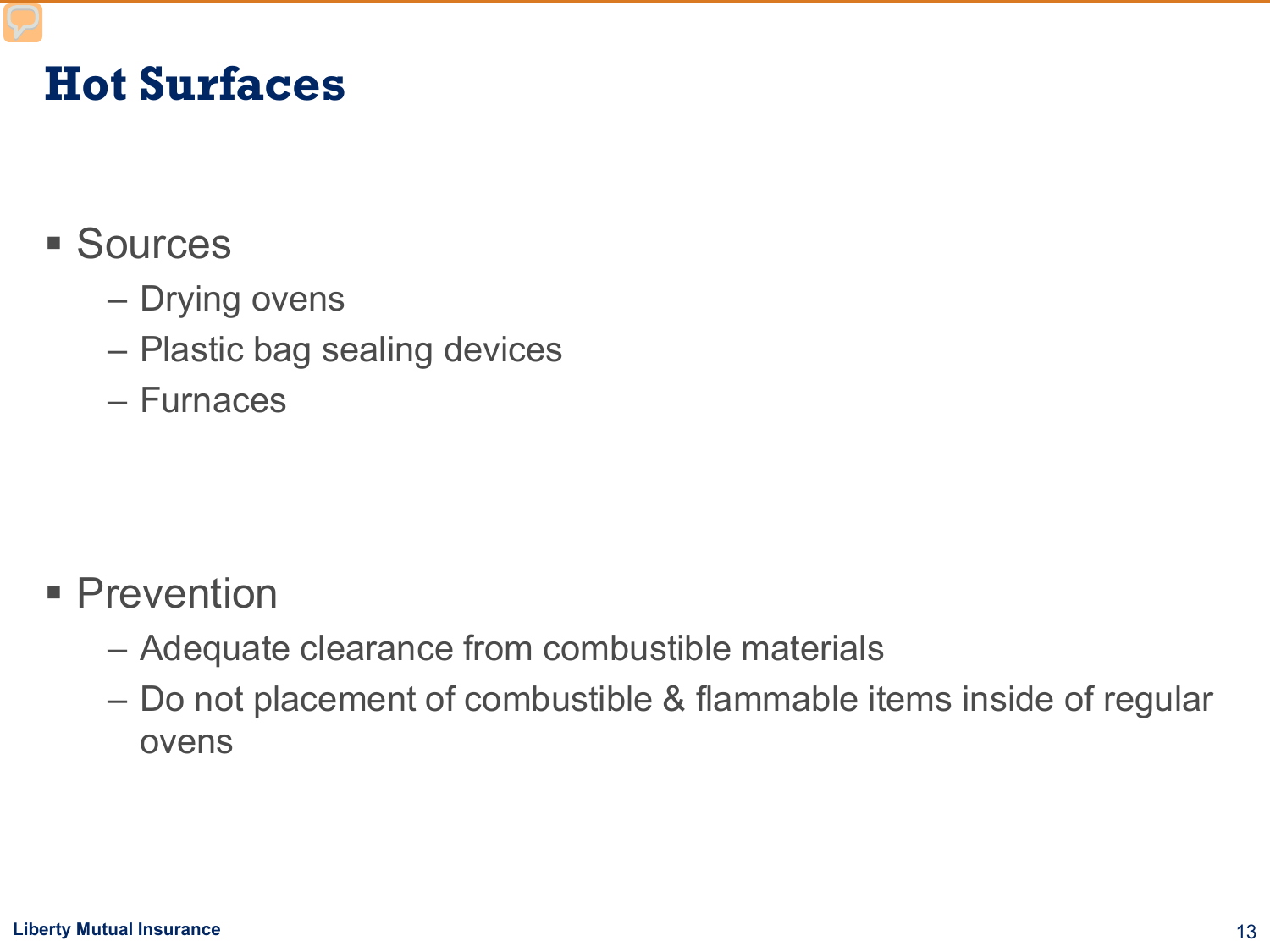# **Open Flame Sources**

- **Improper use of cutting and welding equipment**
- **Equipment use around highly combustible fuels**
- **Arcs from the electrode**
- Cutting torch flame
- Molten slag
- **Hot pieces of cut metal**
- **Flying sparks**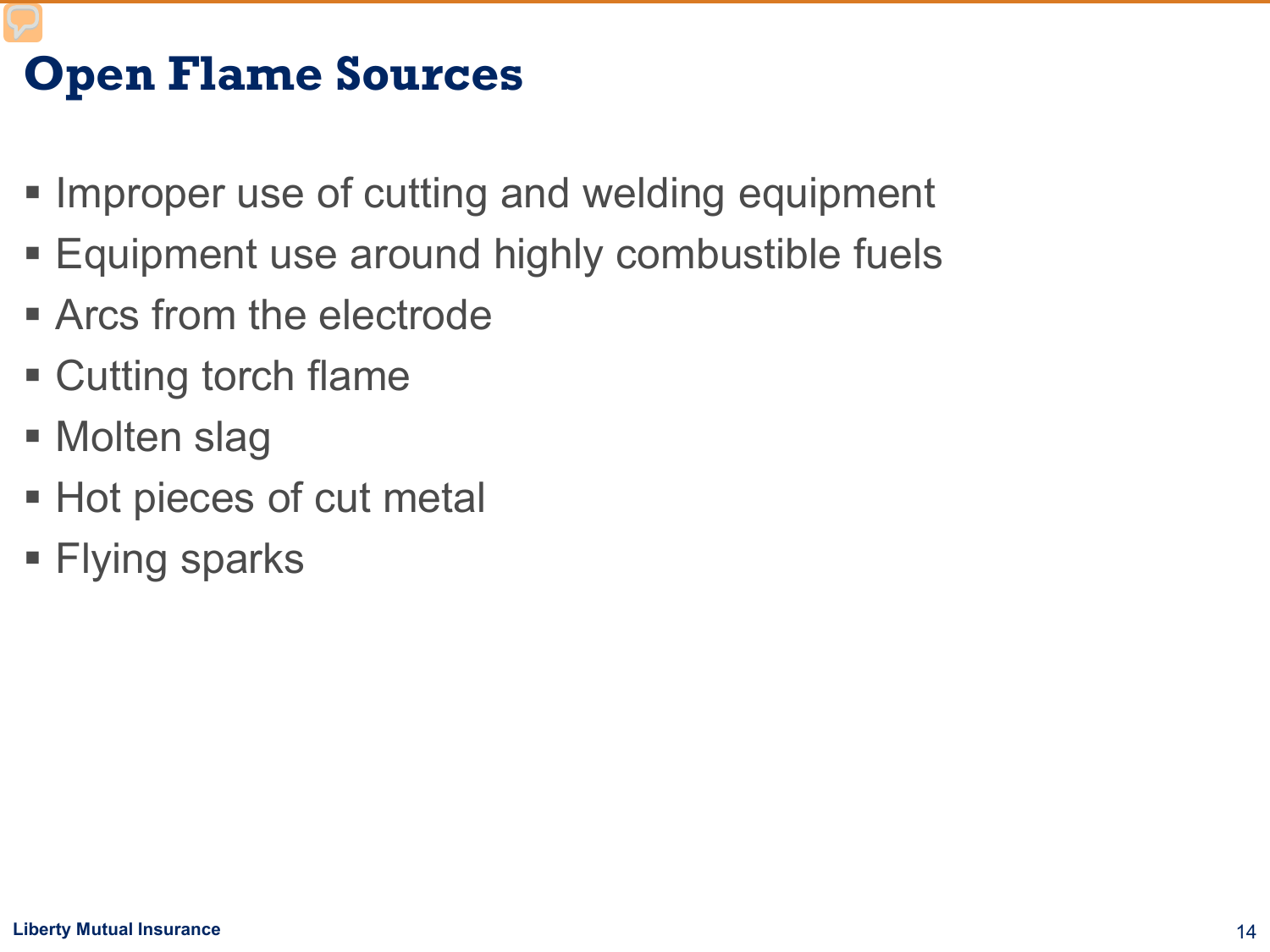## **Open Flames Prevention**

- Use Hot Work Permits
- Provide and ensure use of portable non-combustible barriers
- Move combustibles at least 35 feet away from the work area or
- Cover combustibles with non-combustible tarps
- Wet combustible floors
- Plug any holes through which slag or sparks could enter
- Post a fire watch
- Cease work 30 minutes before quitting time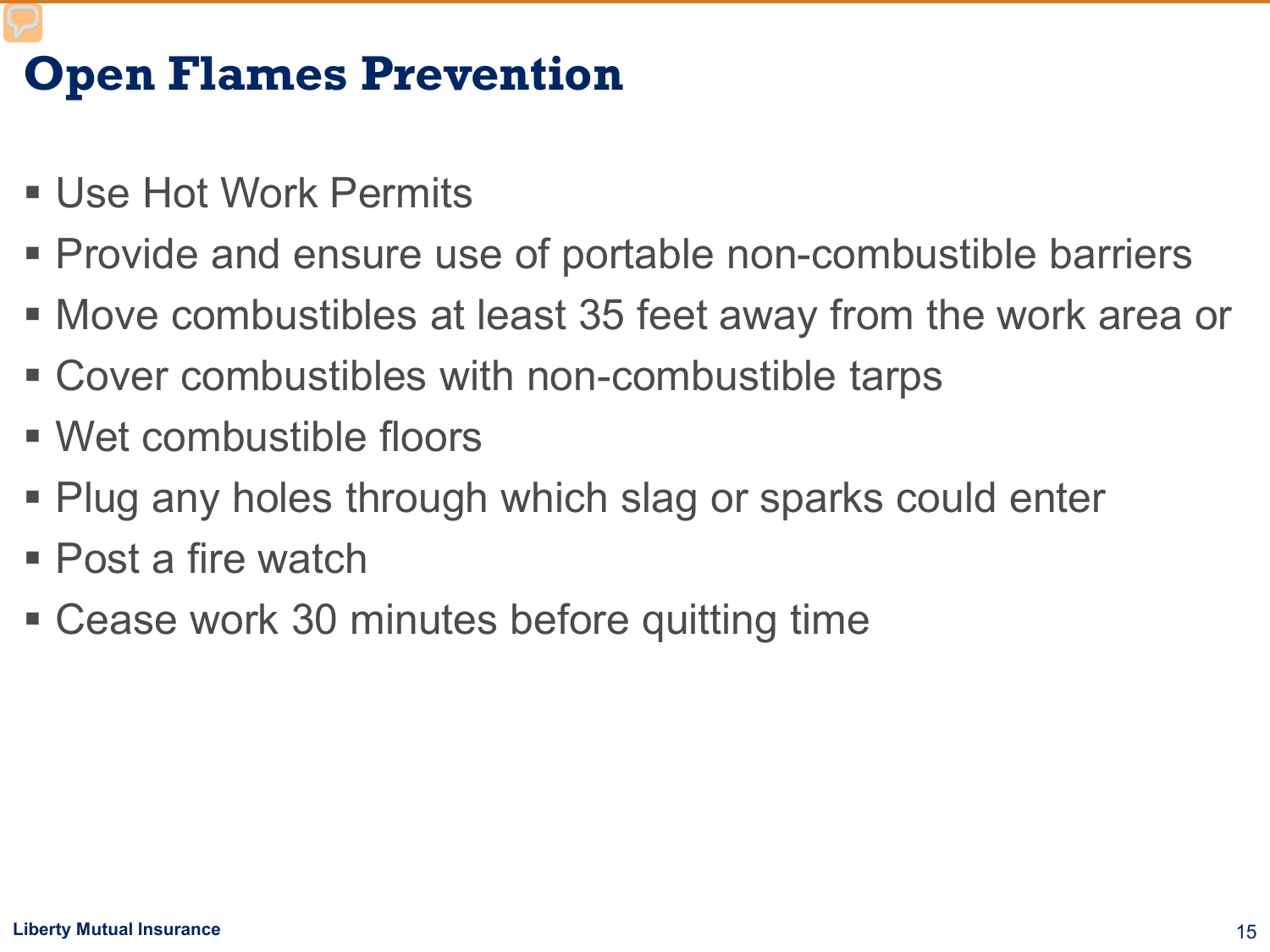# **Friction Sources**

- Equipment is operated beyond its rated capacity
- **Lubrication fails**
- Belts pass over pulleys that are frozen to a shaft or otherwise stalled
- **Improperly placed raw materials or parts in process rub against** moving parts
- Shafts, bearings, or brackets are misaligned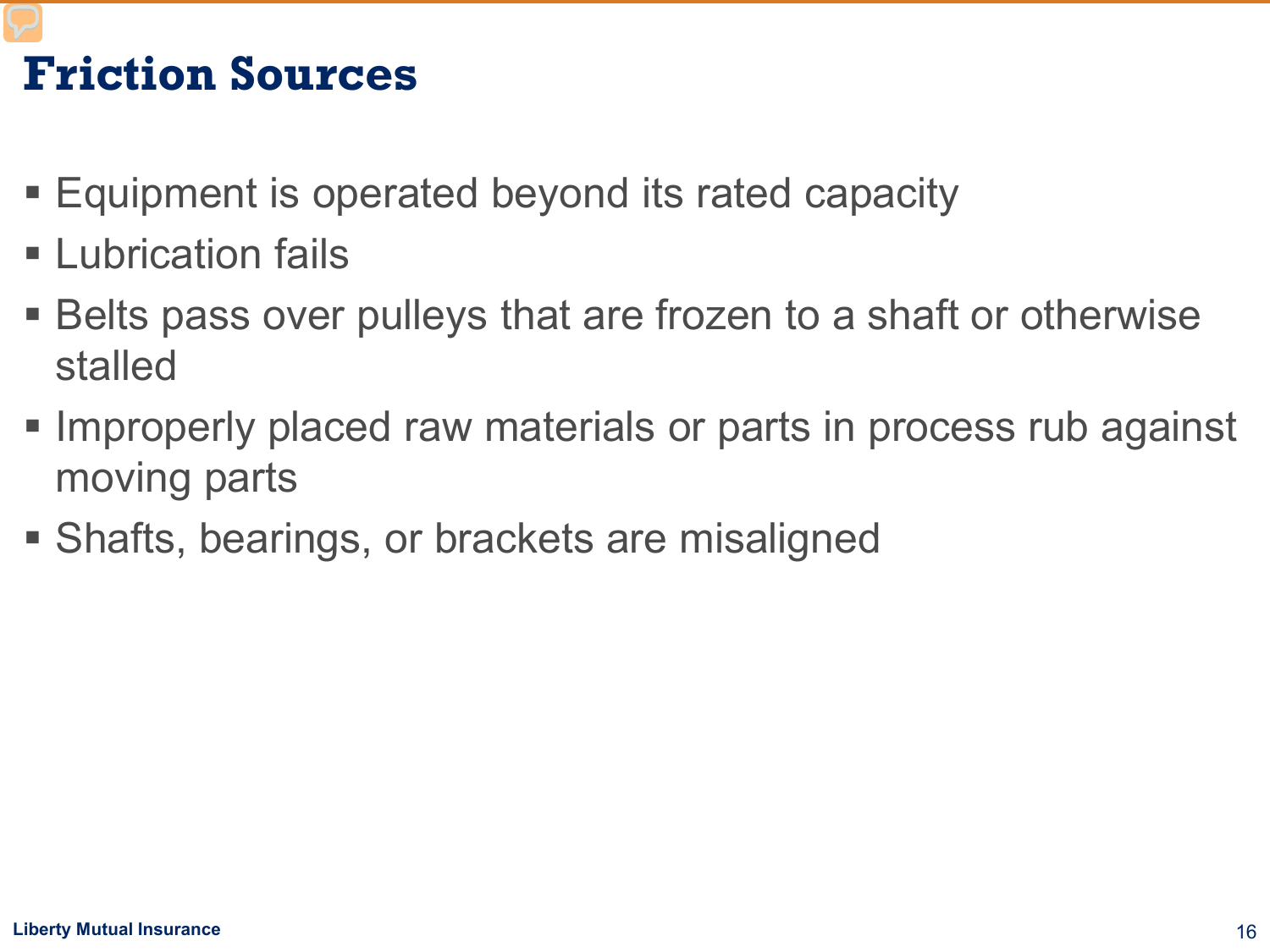#### Friction Prevention

- **Eliminate friction fire sources**
- Watch for and correct abnormal conditions
- **Supervisor accountability**

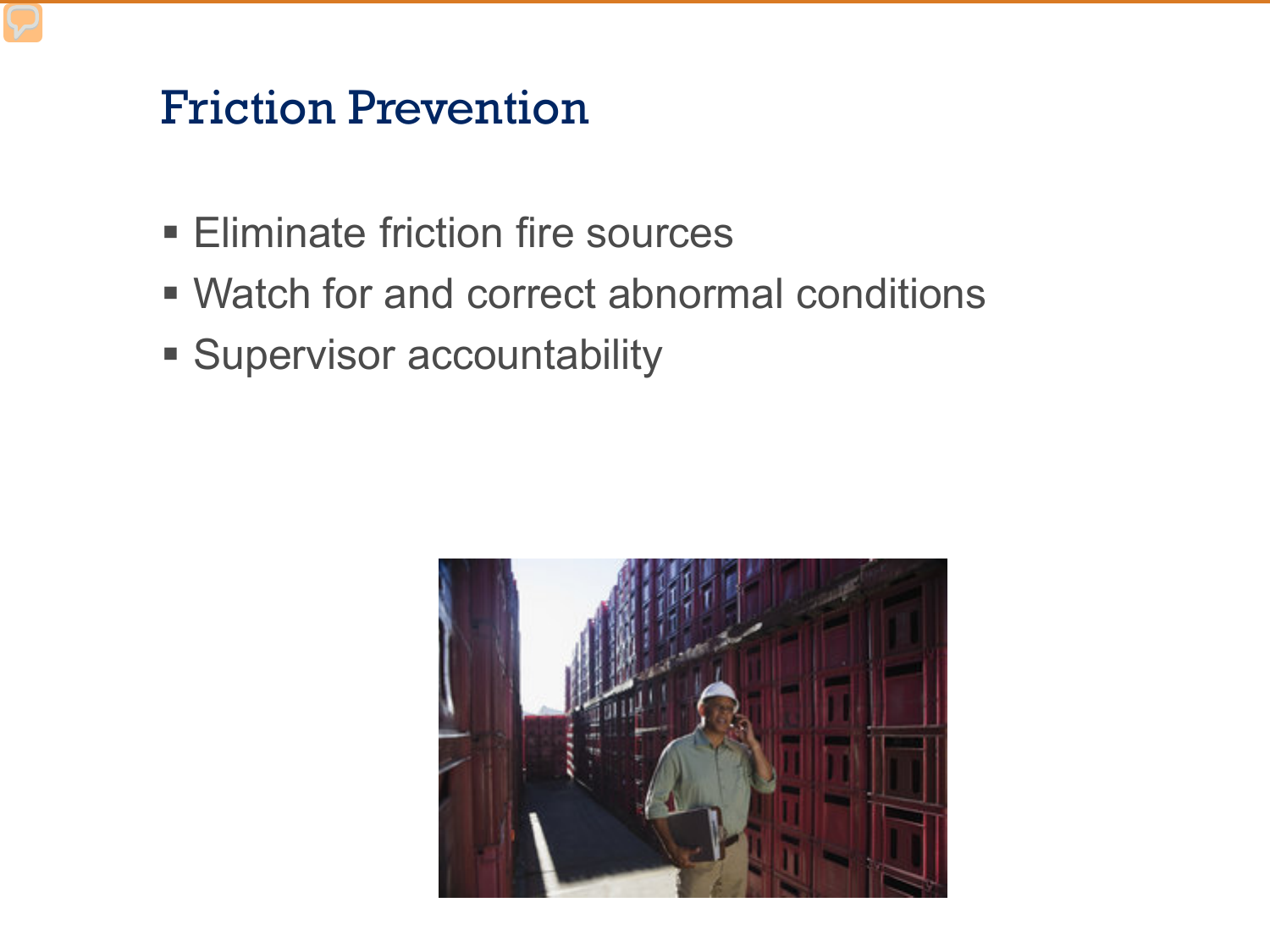#### **Spontaneous Combustion Sources**

- Oily rags especially linseed oil
- Paint-soaked clothing
- Organic materials such as grains, flour, sawdust, fertilizers
- Oil or solvent-soaked production wastes such as cloth, plastic, or wood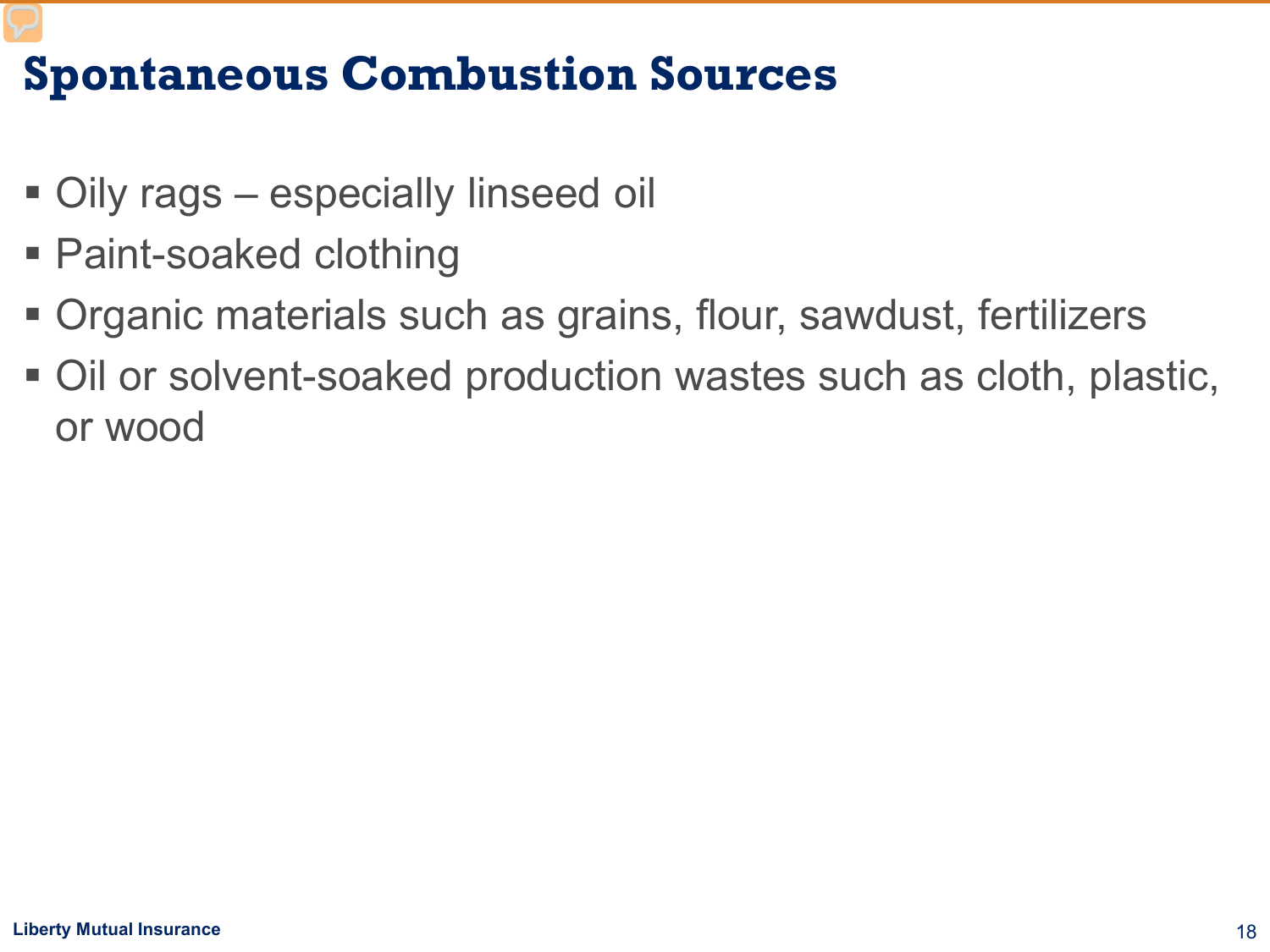#### **Spontaneous Combustion Prevention**



- **Adequate ventilation**
- **Dry storage areas**
- **Safety-type containers**
- **Good housekeeping** 
	- Provide proper storage containers
	- Dispose promptly
	- Constant supervision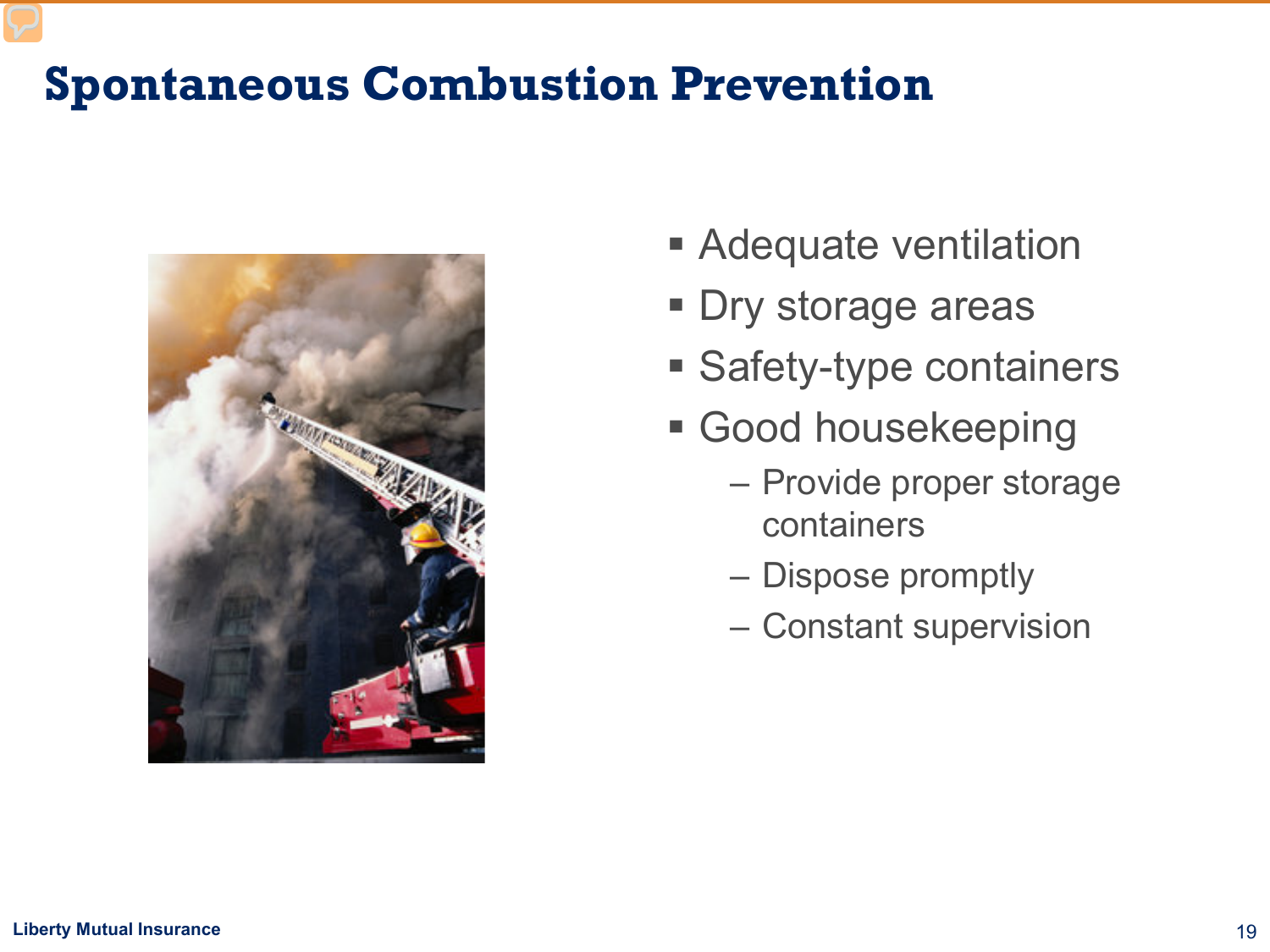# **Fires Caused by Smoking Sources**

- Not fully extinguishing a cigarette before discarding
- **Thoughtlessly tossing a lighted cigarette**
- Hurriedly discarding a lighted cigarette
- Leaving and forgetting a cigarette resting on a combustible material
- Emptying a smoldering cigarette into a waste basket
- **Smoking in a highly flammable area**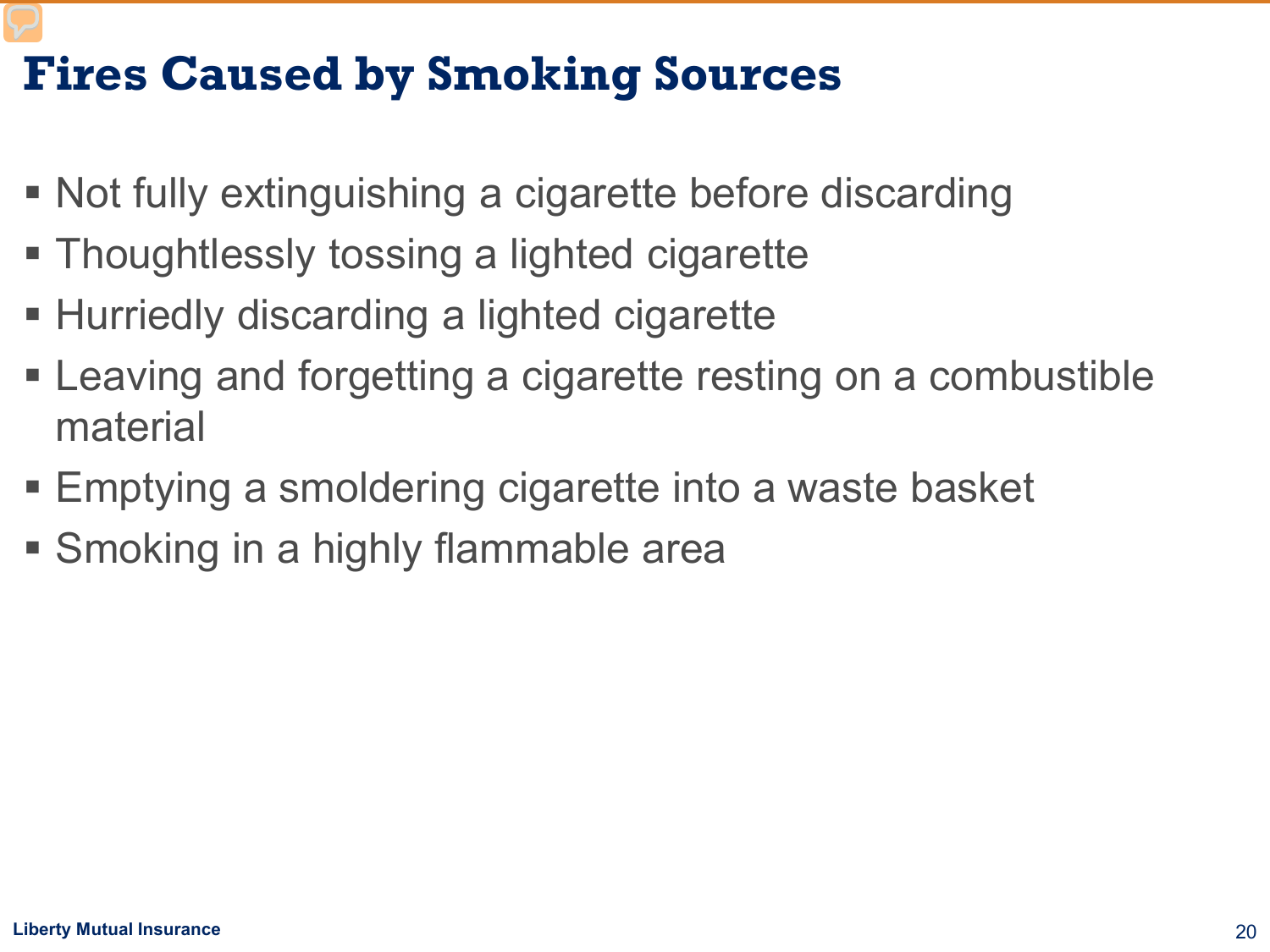## **Prevent Fires Caused by Smoking**



- **Establish & enforce a program**
- **Designate "no smoking" sections**
- **Enforce disciplinary action for infractions**
- Designated "smoking permitted" sections
- **Provide ashtrays in designated sections**
- Employee education

E)